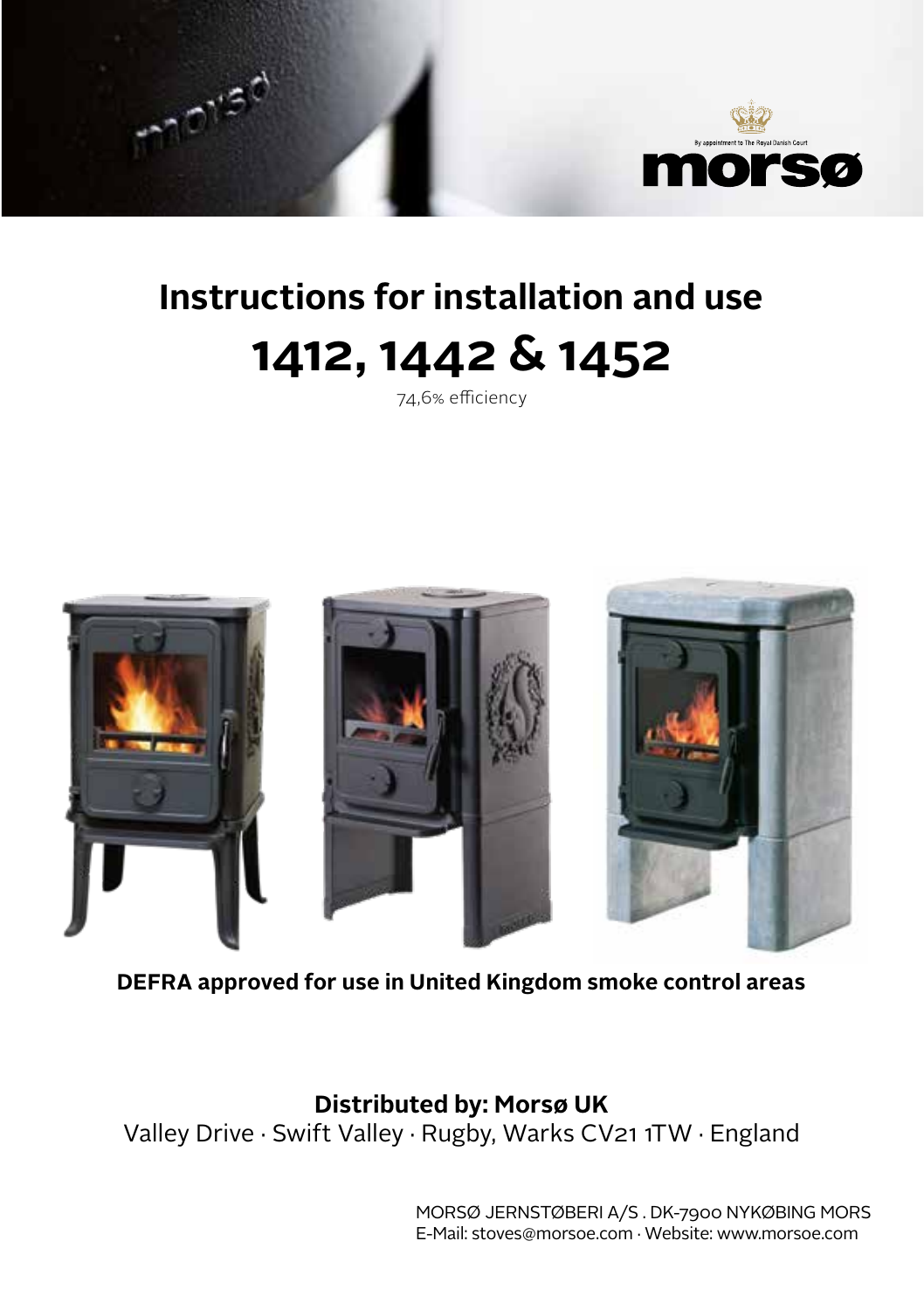# **Enjoy your new Morsø stove!**

**Morsø, the biggest stove company in the Danish market, has been making wood-burning stoves of the highest quality since 1853. Just follow the instructions below, and we are certain that you will be able to use and enjoy your new stove for many years.**

| <b>Contents</b> |                               |                                              |                 |
|-----------------|-------------------------------|----------------------------------------------|-----------------|
| 1.0             | Installing your Morsø stove   |                                              | Page no.        |
|                 | 1.1                           | Unpacking the stove                          |                 |
|                 | 1.2                           | Installing the stove                         |                 |
|                 | 1.3                           | Chimney sweep                                |                 |
|                 | 1.4                           | Location of the stove/distance requirements  |                 |
|                 | 1.5                           | The chimney                                  | 3 3 3 3 4 5 6   |
|                 | 1.6                           | Pipe connections                             |                 |
|                 | 1.7                           | Connecting to a brick chimney                |                 |
|                 | 1.8 <sup>°</sup>              | Connecting to a steel chimney                | 6               |
|                 | 1.9                           | Draught                                      | $\overline{7}$  |
| 2.0             | Firing/using the stove        |                                              | 8               |
|                 | 2.1                           | Lighting instructions and fuelling intervals | 9               |
| 3.0             | Routine stove maintenance     |                                              | 12 <sub>2</sub> |
|                 | 3.1                           | External maintenance                         | 12              |
|                 | 3.2                           | Internal maintenance                         | 12 <sup>2</sup> |
|                 | 3.3                           | Cleaning the stove                           | 13              |
| 4.0             | <b>HETAS amendments</b><br>14 |                                              |                 |

#### **Additional accessories**

Morsø also offers a comprehensive line of floor plates and accessory products that can facilitate the safe and efficient operation and maintenance of your Morsø stove.

#### **Cast iron**

Cast iron is a live material. There are no two ovens that are identical. This is partly due to the tolerances of the casting process, partly because the ovens are a work of craftsmanship. Minor unevennesses may also occur in the cast iron surface.

# **1.0 Installing your Morsø stove**

#### **1.1 Unpacking the stove**

1412: After removing the outer packaging, flatten it and lay onto the floor close to the stove; this can then act as protective work surface during the assembly process.

Next, remove the legs from inside the stove. Carefully lift the stove from the wooden pallet and gently lay the stove onto its back and unscrew the heat shield from the underside of the stove. Now screw the legs and the Heat shield into position on the underside of the base. Following the removal of the wooden packaging the heat shield must be fitted to the underside of the stove at the same time as the legs utilising the same fixing bolts. Please see drawing.



The stove should now be lifted and moved into the upright position, avoiding excess load on the back legs.

1442: Carefully lift the stove from the wooden pallet and set it carefully in place.

1452: The assembly of the soapstone stove 1450 is described separately and instructions are enclosed with the soapstone packaging.

We recommend that two people perform the assembly and installation procedure. The Morsø 1412 weighs 70 kg, while the Morsø 1442 weighs 80 kg and the 1452 weighs 120 kg.

# **1.2 Installing the stove**

The stove and chimney installations MUST comply to all current National and Local Building Regulations; your approved Morsø dealer or your local building control officer can advise regarding this. Ultimately, it is you and your installer who is responsible that the installation complies.

# **1.3 Chimney sweep**

It may also be wise to consult your local chimney sweep before installing the stove. After your stove has been installed, it is advisable to have the chimney checked and swept at least once a year. In any case, if your chimney has not been used for some time, it should be inspected for cracking, bird nests, etc. before it is put back into use.

#### **1.4 Stove placement/clearance requirements**

Minimum Clearance requirements apply if the stove is placed near to combustible materials. Permitted clearances to combustible materials are also indicated on the data plate on the rear of the stove.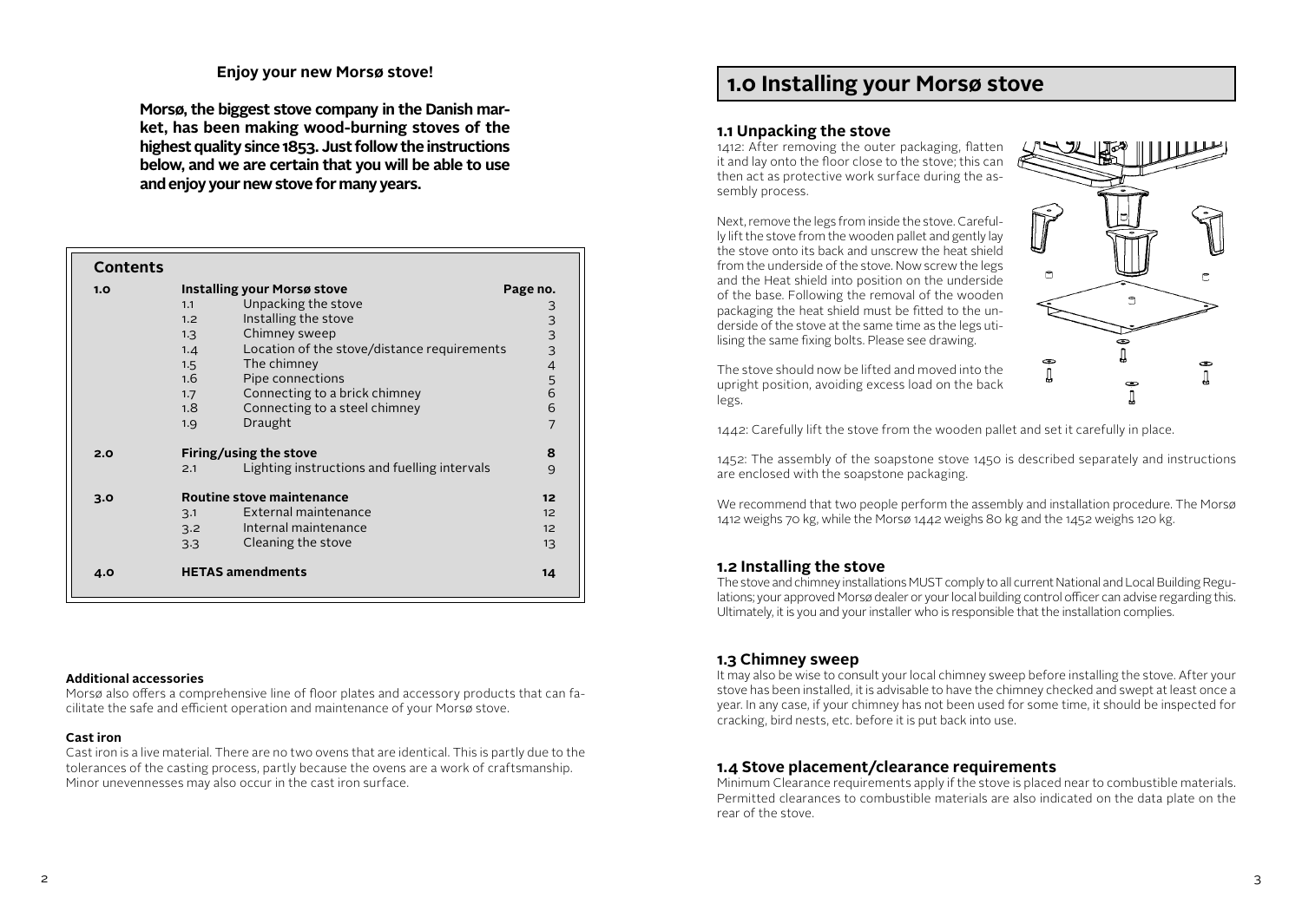| Minimum distances from flammable material: |                      |                                  |                         |  |
|--------------------------------------------|----------------------|----------------------------------|-------------------------|--|
| Ovn type                                   | Behind the stove (A) | To the sides of the<br>stove (B) | $45^{\circ}$ corner (C) |  |
| Morsø 1412<br>uninsulated flue             | 200 mm               | 600 mm                           | 600 mm                  |  |
| Morsø 1442<br>uninsulated flue             | 200 mm               | 300 mm                           | 200 mm                  |  |
| Morsø 1452<br>uninsulated flue             | 200 mm               | 600 mm                           | 600 mm                  |  |
| Morsø 1412<br>insulated flue               | 100 mm               | 600 mm                           | 600 mm                  |  |
| Morsø 1442<br>insulated flue               | 100 mm               | 300 mm                           | 200 mm                  |  |
| Morsø 1452<br>insulated flue               | $175$ mm             | 300 mm                           | 125 mm                  |  |





For all stoves, keep minimum a 500 mm distance to ceiling.

In situations where the stove is to be fitted into a brick or non-combustible recess, we recommend that the stove is installed with at least 10 - 15 cm clearance to the wall, this will allow **1:10** The maintenance of the outside stowe; also the maintenance of the outside stove is easier. When heat to circulate around the stove; also the maintenance of the outside stove is easier. When applied to masonry, a layer of wallpaper is normally classified as a non-combustible surface. Date of print: 03-12-2009 afficient time to contract the second is easier.<br>Formally classified as a non-combustible sur Date of print: 28-09-2016

#### **On the floor A/S**' property and must not be sold, lended or company.

National and Local Building Regulations must again be observed when considering the type, thickness and area of the hearth to be used in the installation. Max Hearth temperature under safety test was 45°C. One should of course always make certain that the underlying floor surface can bear the weight of the stove. rain l

#### **Distance to furniture and soft furnishings**

We recommend that the stove be installed 700 mm from furniture. Serious consideration should also be given to positioning of any furniture that could be adversely affected by heat. The clearances to combustible materials in front of the stove should be a minimum of 700 mm. When lit, a wood-burning stove gets hot and therefore adequate protect must be provided, particularly in situations where there is a safety risk to children or the infirm. A suitable safety guard around the stove should be considered.

The stoves handle also gets hot when the stove is lit, which is why a safety glove is included with the stove.

# **1.5 The chimney**

Only if National or Local Regulations permit are you permitted to connect a stove into a chimney that is shared by another appliance. YOU MUST be aware of any applicable Regulations in this respect. The wood-burning stove must never been connected to a chimney to which a gas-burning stove or appliance is connected.

An efficient modern stove places heavy demands on the chimney, and you should have the chimney regularly swept and inspected by your approved chimney sweep.

The cross-sectional area of the chimney (at its narrowest point) must comply with National and Local Building Regulations. Generally, the area needed for a Morsø wood-burning stove installation should measure at least 175 cm2 (150 mm diameter). Exceptions to this are: Smoke Exempt Morsø stoves fitted with a 125mm diameter flue collar. These can be connected to a chimney system or liner with a minimal cross sectional area of 123 cm² (125mm diameter) An over-sized chimney is generally hard to keep warm and results in poor draft. In cases where there is an oversized masonry chimney, it is recommended that the chimney be lined using an appropriate chimney lining system with the correct internal diameter. With respect to the chimney termination, all chimneys should terminate in accordance with National and Local Building Regulations. Note that National and Local Regulations also apply with regard to the placement of chimneys and flues in connection with thatched roofs. See the section on Draft Conditions, 1.9.

The chimney or flue system must be equipped with access doors for inspection and cleaning. The size of the cleaning door in the chimney must at least equal to that of the crosssectional area of the chimney.

# **1.6 Fluepipe connections**

Your stove is supplied ready for a top flue connection (3) the rear flue outlet is fitted with a cover plate and is situated behind the rear heat shield/convection panel. Where a rear flue installation is required, simply knock out the steel plates in the rear heat shield/convection panel. This is best done by applying gentle hammer taps immediately onto the small "bridges" in the circular cut-

outs. Once the knock-outs have been removed Unbolt the cast iron cover plate and install it into the top of the stove. The flue collar can then be bolted over the rear flue outlet using the clamps provided.

#### **Placement of smoke tray**

In some cases Morsø stoves come readyequipped from the factory with a smoke hood (1), as shown in the diagram. (NOTE: Not all stoves require a smoke hood). Where applicable, the smoke hood must not be used if the stove is to be installed with a rear flue outlet (3).

#### **The smoke hood must not be fitted if the stove is installed on a boat where the flue height is likely to be less than 4.5M.**

Please note: During firing, the cleaning valve must always be installed correctly in the baffle as the top cover may otherwise overheat and sustain permanent damage. Make sure that the baffle, smoke hood, firebricks and the riddling grate are positioned correctly.

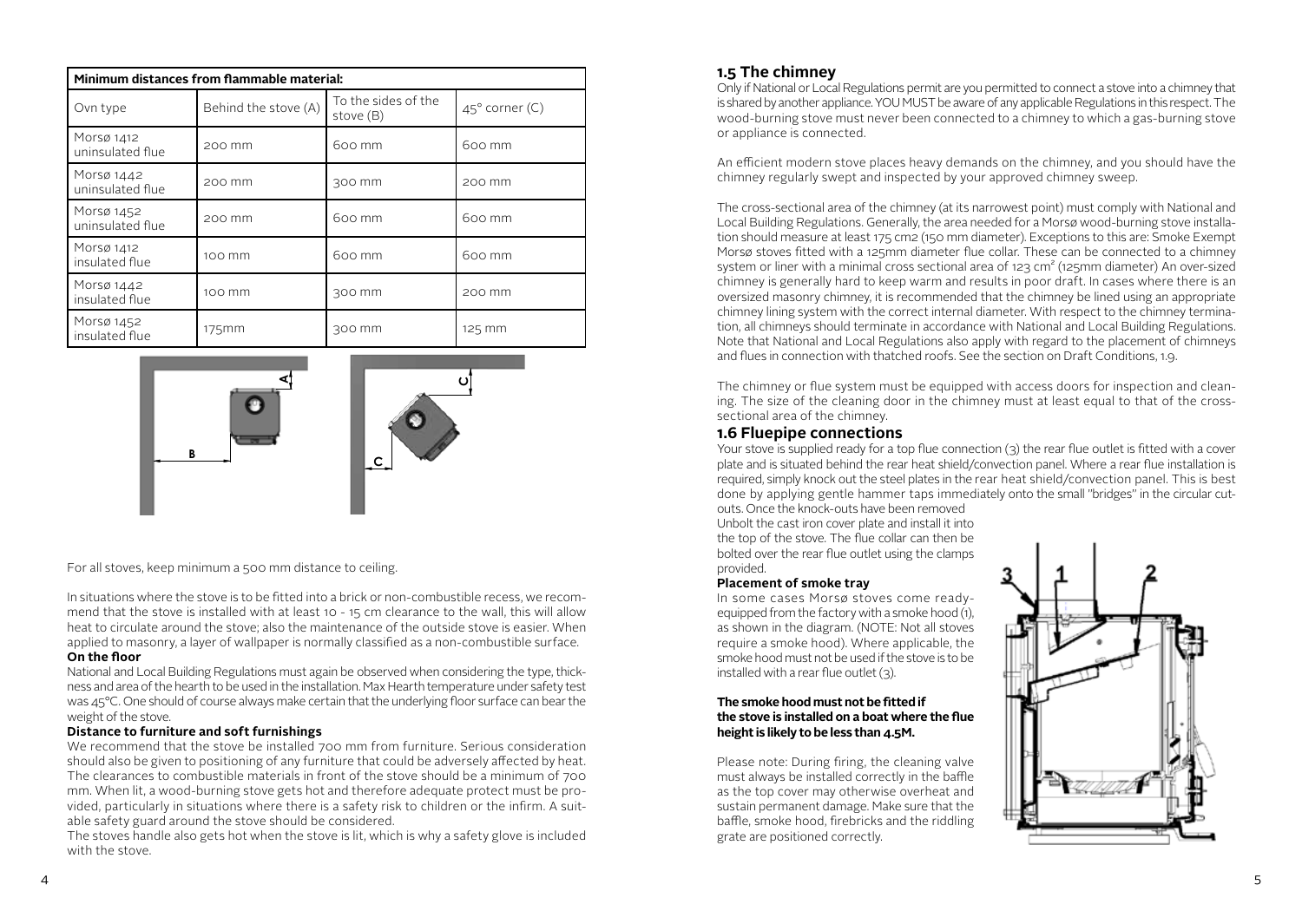# **1.7 Connecting the stove to a masonry chimney**

A wall sleeve should be bricked securely into the wall of the chimney at the appropriate height and the stovepipe inserted centrally. The pipe must not extend into the actual chimney opening, but rather must reach only to the inside of the chimney aperture. The gap between the stovepipe and sleeve must be sealed using glass fibre packing rope.

Only use stovepipe components that comply to National and Local Building Regulations.

# **1.8 Connecting to a stainless steel insulated chimney system**

If your installation involves taking the chimney straight up and through the ceiling, you must comply with National, Local Building Regulations or flue manufacturers instructions concerning clearances to combustible materials such as walls, floor joists and ceilings. The joint between the stove flue collar and the stovepipe must also be sealed using glass fibre rope. It is important that the insulated flue system is properly supported both at ceiling level and at roof level. THE STOVE MUST NOT BEAR THE WEIGHT OF THE CHIMNEY SYSTEM (See chimney manufacturer's instructions). Excessive weight on the stove will inhibit expansion and could lead to damage of the stove top. Damage caused to the stove in this way would not be covered by the manufacturers guarantee.

In the event that a chimney fire resulting from faulty operation or prolonged use of damp wood fuel, close the air vents completely and contact your local fire department immediately.

# **Be aware of the following:**

Cleaning procedure: Discuss this with chimney sweep or qualified installer prior to or during the stove installation

Chimney draft: If the chimney draft is naturally poor it is better to install the flue from the top of the stove so as to minimise any internal resistance of the flue gases.

Avoid having any more than 2 bends in the flue system and limit the length of the offset between bends.

# **Fresh air supply**

A wood-burning stove requires air for combustion. As a result, firing a wood-burning stove will help create a healthy climate in your house. If the house is very tightly sealed, and particularly if there is a cooker hood or ventilation system in the house, it may be necessary to install an air grate in the room in which the wood-burning stove is installed. Otherwise there may not be enough draught in the chimney, which may result in the stove not being able to burn properly, and smoke may come out of the stove when the fire door is opened.

If it is necessary to install air grates, they must be positioned so that they cannot be obstructed.

# **1.9 Draft conditions**

If smoke spillage occurs when the fire door is opened, it is probably due to poor chimney draft. This type of stove requires at least 12 pa of chimney draft to achieve satisfactory combustion and smoke spillage prevention. However, in cases where the stove door is opened too vigorously you could expect that slight smoke spillage may occur.

The smoke gas temperature at the rated output is 294° C relative to 20° C. The smoke gas flow is 5.43 gr/sec.

If you have any doubts, you may want to have your installer measure the draft in the chimney.

# **Draught**

The draught in the chimney is the result of the difference between the high temperature in the chimney and the cooler temperature outside. Other factors that determine whether sufficient negative pressure can be produced to create a draught include the length and insulation of the chimney, and wind and weather conditions.

#### **The draught will be reduced when:**

- The temperature difference is too low, e.g. in connection with a poorly insulated chimney.

 If the chimney is cold, it may help to light (burn up) a rolled-up newspaper in the chimney's cleaning door.

- The outside temperature is too high, e.g. during the summer.
- There is no wind.
- The chimney is not tall enough, with the result that it sits in the lee of the roof surface or tall trees.
- These conditions are also associated with the greatest risk of smoke coming back down the chimney.
- Air is entering the chimney in undesired places, e.g. through cracked joints or leaks in the cleaning door or the flue pipe.
- Unsealed, unused fireplaces are connected to the chimney.
- The flue pipe and chimney are clogged up with soot due to inadequate cleaning.
- The house is too tightly sealed (please see the section on Fresh air supply).

# **A good draught is achieved when:**

- There is a big difference between the temperature in the chimney and outside, i.e. when the need for heating is greatest.
- The weather is clear and there is a good wind.
- The chimney is of the proper height, i.e. Minimum  $\Delta$  metres above the stove, and clear of the spine of the roof.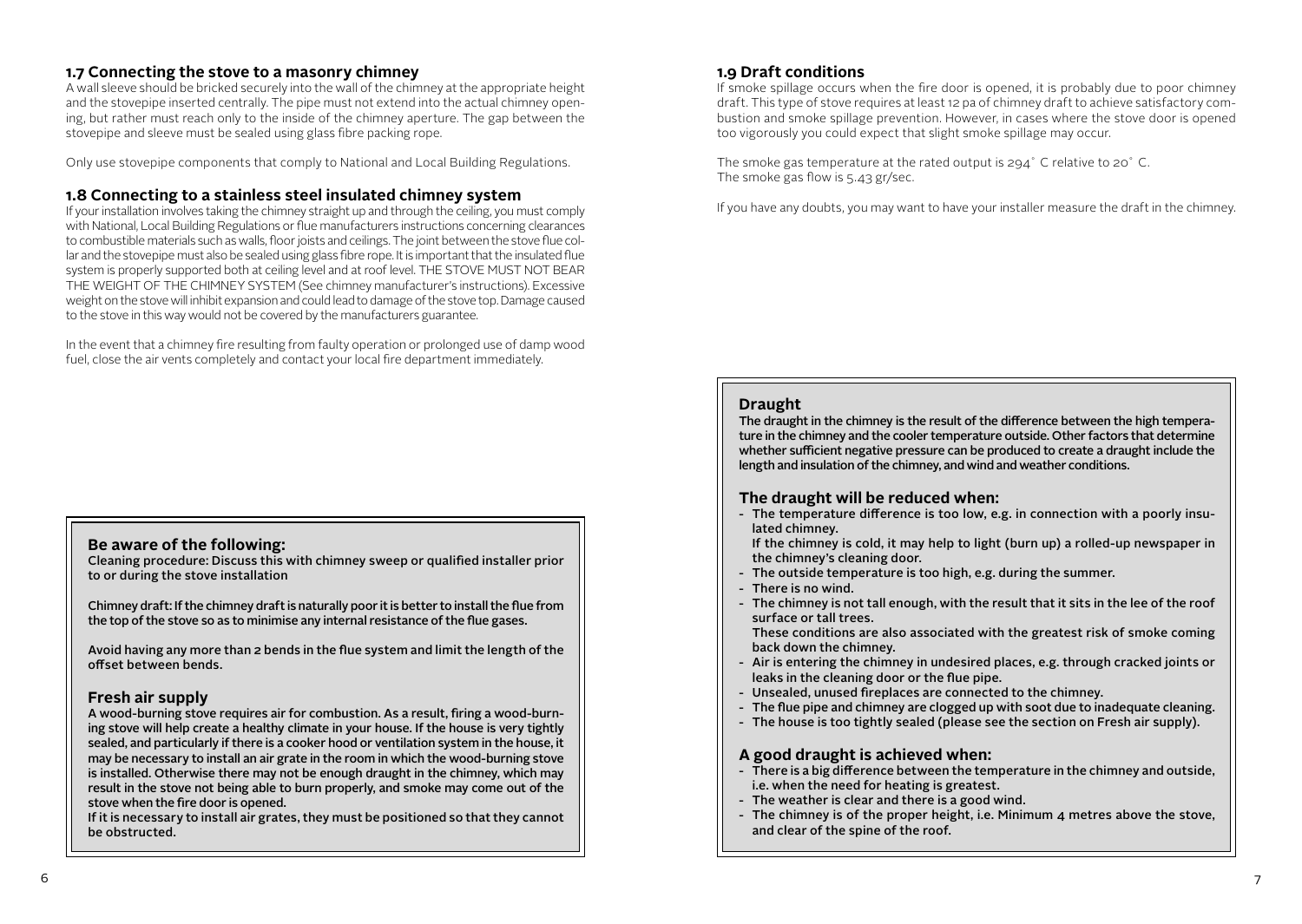# **2.0 Firing/using the stove**

The heat output of your stove is regulated by means of the air inlets. The primary air supply, i.e. the air which passes through the shaking grate, is controlled by the bottom draft vent, while the secondary air supply, i.e. the air supplied to the fire across the glass window, is controlled by the top draft vent. The stove's rated heat output is 4,8 kW. The efficiency is 76%.

Your new Morsø stove is EN-tested and recommended to be fired with wood. The stove is intended for intermittent use.

### **NB!**

Wood is a material that contains a great deal of gas (approx. 75%). The gases are released when the wood is lit and heated. For this reason, it is important that these gases are ignited quickly after stoking. If the wood just lies smouldering, especially after re-stoking, a lot of smoke is created which, in the worst case, may cause an explosive ignition of the gases, resulting in damage to the stove.

In order to ignite the gases that are released from the wood, and to keep clear, lasting flames during the combustion process, it is important to let in the required quantity of oxygen (air supply) at all times. The setting of the air supply, the method of ignition and the lighting intervals depend on the draught in the chimney, the wind and weather, the amount of heat required, the fuel, etc. This means that it may take some time before you get to know the correct functioning of the stove under any given circumstances.

Although you can fire your Morsø stove with almost all kinds of wood, you should not fire with wet wood, or unseasoned wood. Wood ought to be stored under a roof for at least 1 year, and preferably 2 years, with free access to wind. Wood should be chopped as soon as possible after felling if it is to dry quickly. The wood can be used once the moisture is less than 20%. During the test, all stoves are tested with wood with a moisture content of  $(16 \pm 4)\%$ .

Never use driftwood as it usually has a high salt content, which damages both the stove and the chimney. Impregnated and painted wood and chipboard emit poisonous smoke and fumes so they should not be used as fuel either

Please note that liquid fuel may not be used in the stove.

Pieces of wood with a diameter exceeding 10 cm should always be chopped. The pieces of wood should be short enough to be able to lie flat over the layers of embers, with air at both ends. The maximum length of fuel in the stove is 30 cm. The maximum quantity of fuel is approx. 2 kg/hour (max. 2 pieces of wood each time you re-stoke).

The first few times you light the stove, the fire should be moderate so that the heatresistant paint can harden before firing more vigorously. During the hardening phase, the paint may develop obnoxious smoke and smell the first time it is lit, which is very normal. Make sure that the room is well ventilated during this period.

When heating up or cooling down, the material is exposed to major temperature differences that may cause the stove to give off creaking sounds.

# **2.1 Lighting and refuelling intervals**

A lot of air is needed when first lighting the stove. When starting with a totally cold stove, it may be helpful to leave the door ajar (2-3 cm) during the first few minutes; the secondary air intake should be fully open. You should build and maintain the ash bed to a thickness of approximately 1 cm.

1. A layer of embers will form rapidly if the stove is lit with 2 - 4 fire lighters or 7 - 10 rolled up sheets of newspaper, underneath roughly 1 kg of dry kindling.

2. Fully open the top vent so that the secondary air supply can enter the firebox.

3. After the paper/fire lighters have caught fire, leave the fire door ajar about 2-3 cm, so that the chimney draws well.

4. After 5-10 minutes the chimney draft should be established, at this point close the fire door. If all the necessary conditions are met, a nice layer of embers will start to accumulate after another 15 - 20 minutes.





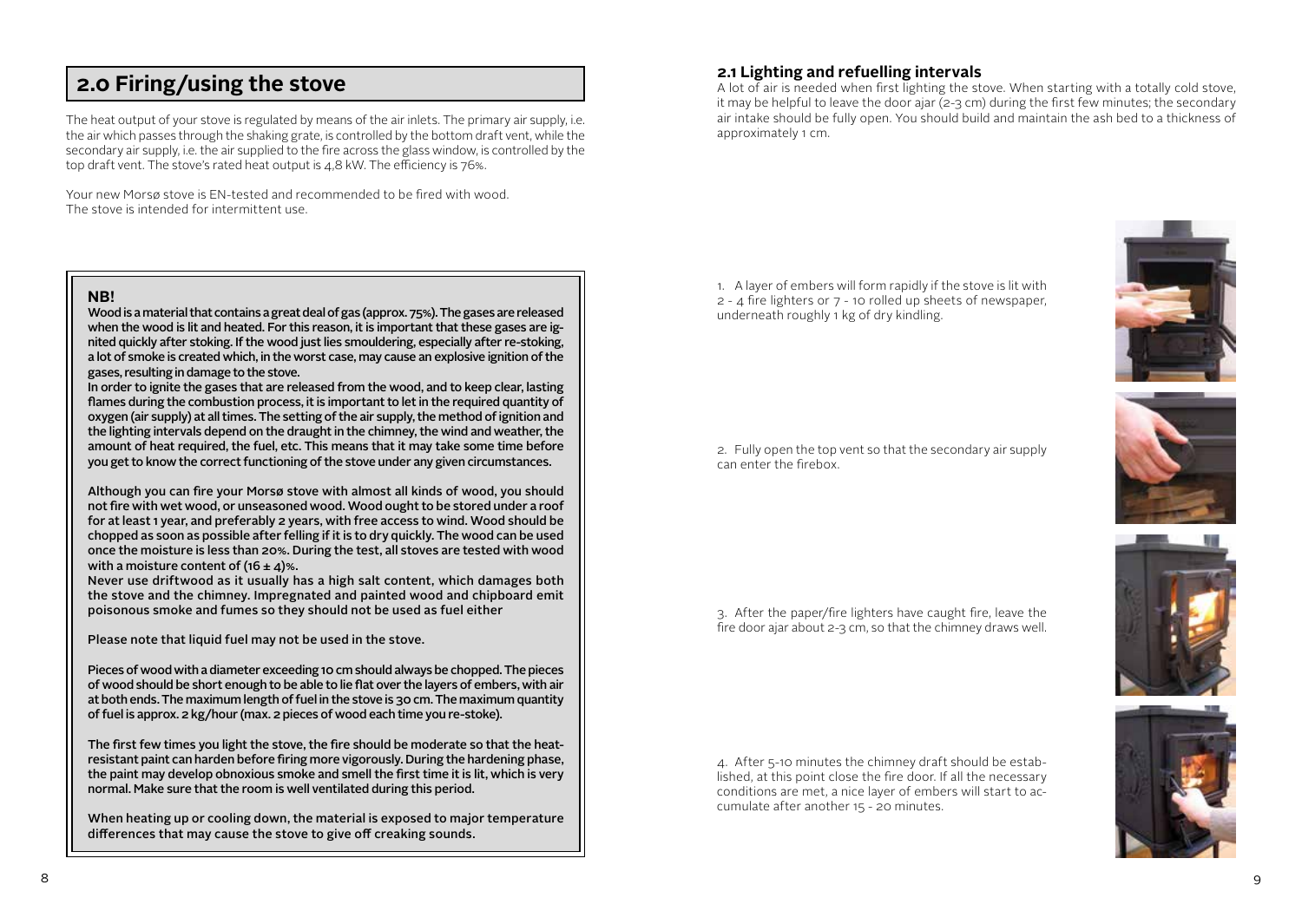5. Refuelling of your stove should be done while there are still glowing embers in the bed. Spread the embers across the bottom, but concentrated mostly towards the front of the stove.

6. Place three pieces of fuel weighing roughly 0.6 kg and measuring about 25 cm in length across the coals in one layer, with spacing of roughly 1 cm between the pieces of wood.

7. When the secondary air supply (top vent) is opened all the way and the door is closed, the new fuel will ignite in a few minutes.

#### **Important!**

It is important that the fresh quantity of wood starts to burn quickly. To ensure the fuel lights quickly, open the combustion air to max. or leave the door ajar to allow in the amount of air needed to light the wood.

If, however, the wood only smoulders, there will be a strong build-up of smoke, which at worst can cause an explosive ignition of the flue gases with the risk of material damage and personal injury.

8. Once the new fuel has taken, adjust the secondary air amount to the desired setting; optimal combustion will continue until glowing charcoals are produced.

Make sure that there is always enough air (oxygen) to maintain clear, lasting flames when, and after, reducing the amount of combustion air.

Under normal chimney draft conditions, expect to refuel your stove every 60 - 70 minutes.tt

9. A new charge of wood can be added by repeating steps 5 & 6.









The stove door should normally be opened gently the first 2 - 3 centimetres, then you should wait until the pressure has equalised before opening the door all the way. This technique will prevent smoke from getting out, particularly when there is a poor draught.

#### **The stove door should never be opened when the stove is being fired vigorously.**

Once the wood has burned out, it becomes glowing charcoal. If a good layer of embers has already formed on top of a sufficient layer of ash, the stove can keep warm for a very long time, not least due to the favourable qualities of the cast iron.

We would strongly recommend that you do not leave your stove alit at night. It harms the environment and constitutes very poor use of the wood as the gases in the wood do not ignite at the low temperature, but settle as soot (unburned gases) in the chimney and stove. Extreme conditions, such as poor draught in the chimney, large quantities of wood or wet wood, may in the worst-case scenario cause an explosive ignition.

When firing in the summer period, when there is minimal need for heat, the combustion will be poor. The stove provides too much heat so the combustion should be reduced. But always remember to make sure that there are lasting flames until the wood becomes charcoal. If you want a weaker fire, stoke up using less wood.

If you fire the stove using wet wood, a lot of the fuel's thermal energy will be spent forcing the water out of the wood, without releasing any heat to the stove. This incomplete combustion results in a layer of soot being left in the stove, pipe and chimney.

| Comparison between firing with wood and oil: |                                        |  |  |
|----------------------------------------------|----------------------------------------|--|--|
| Type of wood (moisture content 20%)          | No. of cubic metres per 1000 litre oil |  |  |
| Oak                                          | 7.0                                    |  |  |
| <b>Beech</b>                                 | 7.0                                    |  |  |
| Ash                                          | 7.2                                    |  |  |
| Sycamore                                     | 7.5                                    |  |  |
| <b>Birch</b>                                 | 8.0                                    |  |  |
| <b>Elm</b>                                   | 8.9                                    |  |  |
| <b>Common spruce</b>                         | 10.4                                   |  |  |
| Silver fir                                   | 10.9                                   |  |  |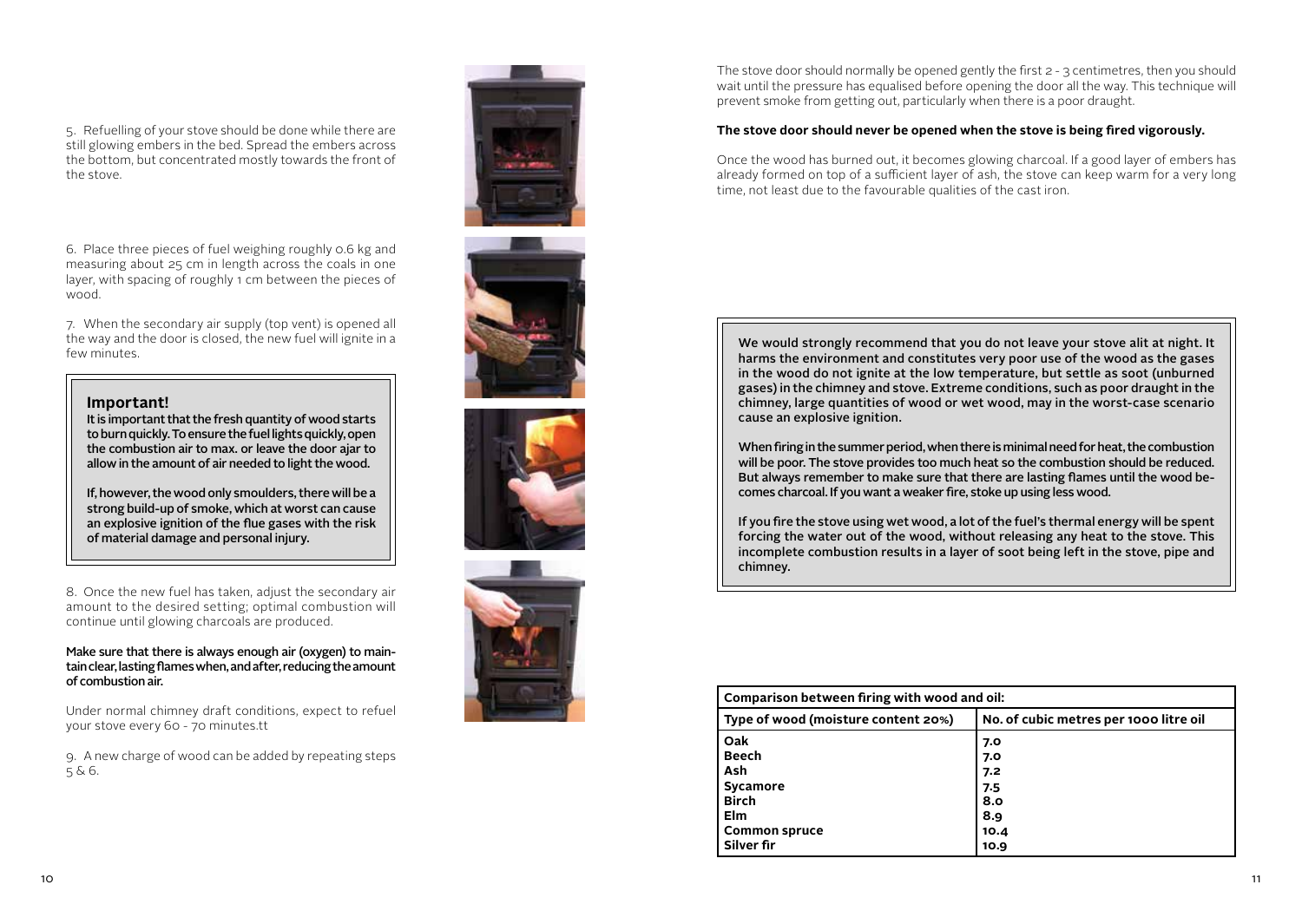# **3.0 Routine stove maintenance**

# **3.1 External maintenance**

The surface of the stove is painted with heat-resistant Senotherm paint. If the stove is used too vigorously, the painted surface may take-on a greyish tinge. It is easily maintained by simply vacuuming the surface with a soft brush attachment and applying two light layers of paint. Morsø stoves are painted using a Morsø Original Black (previously called Morsø dark grey) or Morsø grey. The paint can be bought in a spray or a can.

### **3.2 Internal maintenance Ceramic glass**

If the stove is used and installed onto a flue with the correct draft, very little or no deposits should appear on the ceramic glass. It is usual for soot deposits to appear during long slumbering fires however, once the fire has been re-established to a burn brightly, these deposits will burn off.

If the glass window becomes thoroughly covered in soot due to faulty operation or poor draft, the soot can be easily removed using, e.g. Morsø Glass Cleaner, but please ensure that the glass is cold before cleaning. Avoid fuelling the stove with wood that is so long that it presses against the glass when the door is closed.

#### Reasons for sooty glass window:

- The fuel is too wet.
- The pieces of fuel are to big/uncut wood.
- The combustion temperature is too low.
- Too much air coming through the bottom grate.
- Poor chimney draft.

#### **Ceramic glass replacement**

Ceramic glass cannot be recycled because it has a higher melting point that ordinary glass. If ceramic glass is mixed with ordinary glass, the raw material is spoiled, and the reclaiming process may be halted. Take care that the ovenproof glass does not end up among ordinary recycled waste. That will be a great benefit to the environment.

Note: Should be handed in to a recycling station as ceramic glass.

#### **Internal cast-iron parts and/or wear components**

The shaking grate, baffle plate and other internal components that are in direct contact with the fire are all constituted as 'wear' components or consumables, as, they are exposed to the most wear. When used properly, these parts will last for many years, but overly vigorous use will naturally shorten the lifespan. The aforementioned parts are all easily replaced. If the baffle plate and the cleaning door are damaged and not replaced in time, the stove top will be exposed to such high temperatures that it may be damaged. The cast iron baffle plate is replaced by dismantling the heat shields on the back on the stove. This allows free access to the two bolts that hold the baffle plate in place. Remove the two bolts, and you may now take the baffle plate out of the stove through the door.

When reassembling, take care that the baffle plate is positioned correctly before tightening.

Note that no unauthorised alterations to the stove design should be undertaken, and always ensure that any replacement parts purchased must be Morsø original parts.

Reasons for overly rapid wear of internal parts

- Stove fired too vigorously.
- Too much air coming through the bottom grate.
- Use of very dry wood (wood from old furniture).
- Too much soot on top of the baffles (please see the section on Cleaning).
- Too much ash in the ash pan (please see the section on Ash).

#### **Firebricks**

After firing for some time, cracks may develop in the heat insulating firebricks. This does not affect the functioning of the bricks as long as they remain in place.

If the bricks need to be replaced, the baffle plate must be loosened. This is done by dismantling the heat shields on the back on the stove to gain access to the two bolts that hold the cast iron baffle plate. The bolts are loosened. You may now lift the baffle plate so that the bricks may be removed and new ones mounted.

When reassembling, take care that the baffle plate is positioned correctly before tightening.

#### **Gaskets**

The rope gaskets in the door will need regular inspection in order to ensure and maintain full control of your stove's burning rate; over time the rope gaskets will harden and will become less airtight, at this point you will need to remove and replace with new. Use only the genuine Morsø gasket kit, which comes with detailed replacement instructions.

#### **NOTE: Normal wear components (inner parts) are not covered by Morsø's extended guarantee.**

Maintenance products (Spare Parts, Glass Cleaner, Paint, Gasket Kit, etc) are all available from your authorised Morsø dealer.

# **3.3 Cleaning the stove**

During normal use and sweeping of your stove and chimney, a layer of ash, soot or debris can form, particularly on the top of the baffle plate or inner fireback. Any deposits allowed to buildup over time will have an insulating effect on these parts, thus restricting expansion; this ultimately result in a shorter lifespan. The chrome-iron access door 1464 can easily be removed from the stove and should be regularly checked for debris and cleaned. You must ensure that your chimney sweep removes all soot and debris from the stove after the sweeping process.

Your chimney should be swept at least once a year; however a regular inspection of your stovepipe and chimney will determine whether a more frequent approach should be adopted.

#### **Ash**

As noted above, there should be circa 1 cm insulating layer of ash on top of the grate when burning wood only in order to achieve a high combustion temperature. Excess ash can be removed by pulling out the shaker rod (outside of the stove) several times so that ash falls cleanly into the ash pan below.

Be sure to empty the ash pan before it gets completely full; if the ash level reaches the underside of the grate, air flow through the grate will be restricted and will lead to over-heating and premature wear of the grate parts.

When emptying the ash pan always dump the waste ash into a metal container (dustbin) where it can fully cool before being taken away by your refuse collector. Ash from a woodburning stove does not benefit your garden as fertiliser.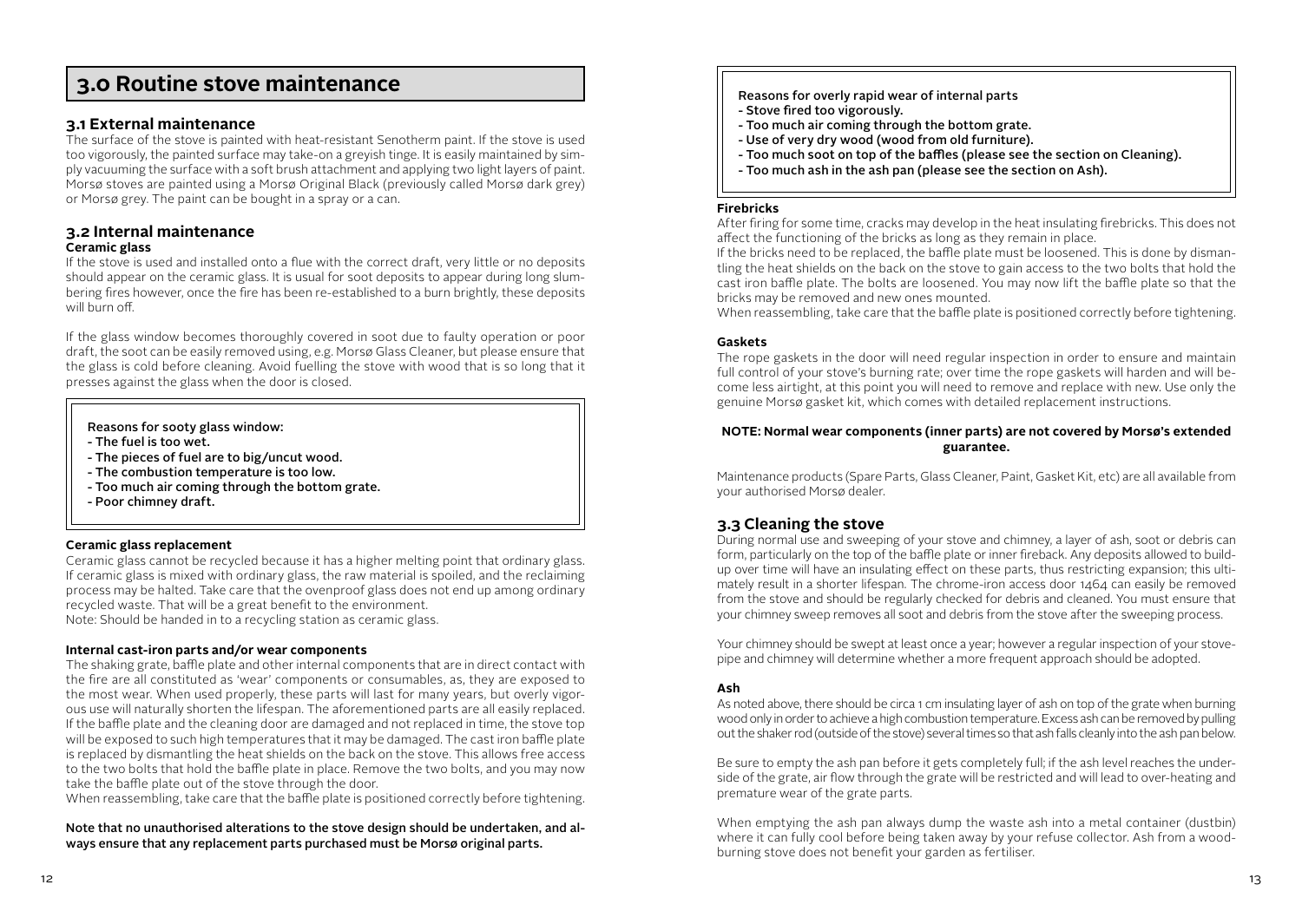# **4.0 HETAS amendments**

#### **Health and safety precautions**

Special care must be taken when installing the stove such that the requirements of the Health and Safety at Work Act are met.

#### **Handling**

Adequate facilities must be available for loading, unloading and site handling.

#### **Fire Cement**

Some types of fire cement are caustic and should not be allowed to come into contact with the skin. In case of contact wash immediately with plenty of water.

#### **Asbestos**

This stove contains no asbestos. If there is a possibility of disturbing any asbestos in the course of installation then please seek specialist guidance and use appropriate protective equipment.

#### **Metal Parts**

When installing or servicing this stove care should be taken to avoid the possibility of personal injury.

#### **Note of references to the current UK regulations**

In all cases the installation must comply with current Building Regulations, Local Authority Byelaws and other specifications or regulations as they affect the installation of the stove. It should be noted that the Building Regulations requirements may be met by adopting the relevant recommendations given in British Standards BS 8303, BS EN 15287-1:2007 as an alternative means to achieve an equivalent level of performance to that obtained following the guidance given in Approved Document J.

Please note that it is a legal requirement under England and Wales Building Regulations that the installation of the stove is either carried out under Local Authority Building Control approval or is installed by a Competent Person registered with a Government approved Competent Persons Scheme. HETAS Ltd operate such a Scheme and a listing of their Registered Competent Persons can be found on their website at www.hetas.co.uk.

#### **This stove must not be installed into a chimney that serves any other heating appliance.**

#### **More detailed advice about existing chimney usage**

NOTE: A chimney height of not less than 4.5 metres measured vertically from the outlet of the stove to the top of the chimney should be satisfactory. Alternatively the calculation procedure given in EN 13384-1 may be used as the basis for deciding whether a particular chimney design will provide sufficient draught.

The outlet from the chimney should be above the roof of the building in accordance with the provisions of Building Regulations Approved Document J.

If installation is into an existing chimney then it must be sound and have no cracks or other faults which might allow fumes into the house. Older properties, especially, may have chimney faults or the cross section may be too large i.e. more than 230 mm x 230 mm. Remedial action should be taken, if required, seeking expert advice, if necessary. If it is found necessary to line the chimney then a flue liner suitable for solid fuel must be used in accordance with Building Regulations Approved Document J.

Any existing chimney must be clear of obstruction and have been swept clean immediately before installation of the stove. If the stove is fitted in place of an open fire then the chimney should be swept one month after installation to clear any soot falls which may have occurred due to the difference in combustion between the stove and the open fire.

If there is no existing chimney then any new system must be to the designation described above and in accordance with Building Regulations Approved Document J.

A single wall metal fluepipe is suitable for connecting the stove to the chimney but is not suitable for use as the complete chimney. The chimney and connecting fluepipe must have a minimum diameter of 150 mm and its dimension should be not less than the size of the outlet socket of the stove.

Any bend in the chimney or connecting fluepipe should not exceed  $45^\circ$ , 90° bends should not be used.

Combustible material should not be located where the heat dissipating through the walls of fireplaces or flues could ignite it. Therefore when installing the stove in the presence of combustible materials due account must be taken of the guidance on the separation of combustible material given in Building Regulations Approved Document J and also in these stove instructions.

If it is found that there is excessive draught in the chimney then a draught stabiliser should be fitted. Fitting of a draught stabiliser will affect the requirement for the permanent air supply into the room in which the stove is fitted in accordance with Approved Document J (see also combustion air supply).

#### **Commissioning and handover**

Ensure all parts are fitted in accordance with the instructions.

On completion of the installation allow a suitable period of time for any fire cement and mortar to dry out, before lighting the stove. Once the stove is under fire check all seals for soundness and check that the flue is functioning correctly and that all products of combustion are vented safely to atmosphere via the chimney terminal.

On completion of the installation and commissioning ensure that the operating instructions for the stove are left with the customer. Ensure to advise the customer on the correct use of the appliance and warn them to use only the recommended fuel for the stove.

Advise the user what to do should smoke or fumes be emitted from the stove. The customer should be warned to use a fireguard to BS 8423:2002 (Replaces BS 6539) in the presence of children, aged and/or infirm persons.

#### **Warning note on fume emission**

Properly installed, operated and maintained this appliance will not emit fumes into the dwelling. Occasional fumes from de-ashing and re-fuelling may occur. However, persistent fume emission is potentially dangerous and must not be tolerated. If fume emission does persist, the following immediate actions should be taken:

a) Open doors and windows to ventilate room.

- b) Let the fire out or eject and safely dispose of fuel from the appliance.
- c) Check for flue or chimney blockage, and clean if required.

Do not attempt to relight the fire until the cause of the fume emission has been identified and corrected. If necessary seek expert advice.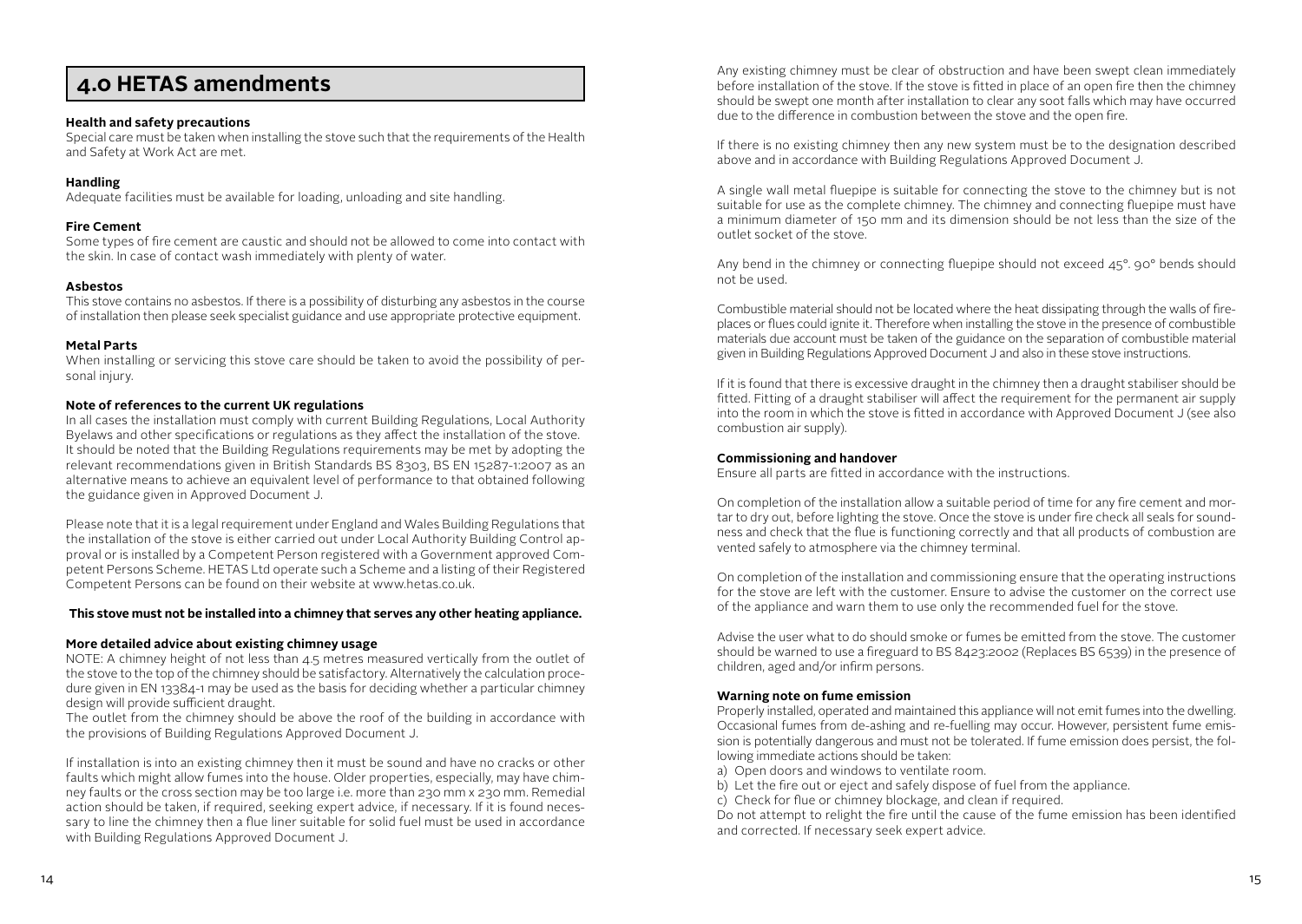#### **Permanent air vent**

The stove requires a permanent and adequate air supply in order for it to operate safely and efficiently.

In accordance with current Building Regulations the installer may have fitted a permanent air supply vent into the room in which the stove is installed to provide combustion air. This air vent should not under any circumstances be shut off or sealed.

#### **Chimney cleaning**

The chimney should be swept at least twice a year. It is important that the flue connection and chimney are swept prior to lighting up after a prolonged shutdown period.

If the stove is fitted in place of an open fire then the chimney will require sweeping after a month of continuous operation. This is a precaution to ensure that any "softer" deposits left from the open fire usage have not been loosened by the higher flue temperatures generated by the closed stove.

#### **Periods of Prolonged Non-Use**

If the stove is to be left unused for a prolonged period of time then it should be given a thorough clean to remove ash and unburned fuel residues. To enable a good flow of air through the appliance to reduce condensation and subsequent damage, leave the air controls fully open.

#### **Use of fireguard**

When using the stove in situations where children, aged and/or infirm persons are present a fireguard must be used to prevent accidental contact with the stove. The fireguard should be manufactured in accordance with BS 8423:2002 (Replaces BS 6539).

#### **Use of operating tools**

Always use the operating tools provided when handling parts likely to be hot when the stove is in use.

#### **Aerosol sprays**

Do not use an aerosol spray on or near the stove when it is alight.

# **Spare parts for the 1412/1442/1452**

#### **Description Product no.** Riddling grate (1440) 44203300 Riddling grate 44203000 Grate frame and the complete of the complete of the complete and the complex of the complex of the complex of the complex of the complex of the complex of the complex of the complex of the complex of the complex of the com Baffle plate complete<br>Access Door 64141361<br>Adams 24146400 Access Door Front grate 44141400 Glass panel 1410 790726<br>Glass kit (with screws, clips & gasket) 1410 62904000 Glass kit (with screws, clips & gasket) 1410<br>Glass panel 1430790721<br>62904200 Glass kit (with screws, clips  $&$  gasket) 1430 Glass panel 1440<br>Glass window kit (with screws, clips & gasket) 1440 62904100 Glass window kit (with screws, clips  $&$  gasket) 1440 Side firebrick 79094700 Coal inserts/fuel economisers 62905100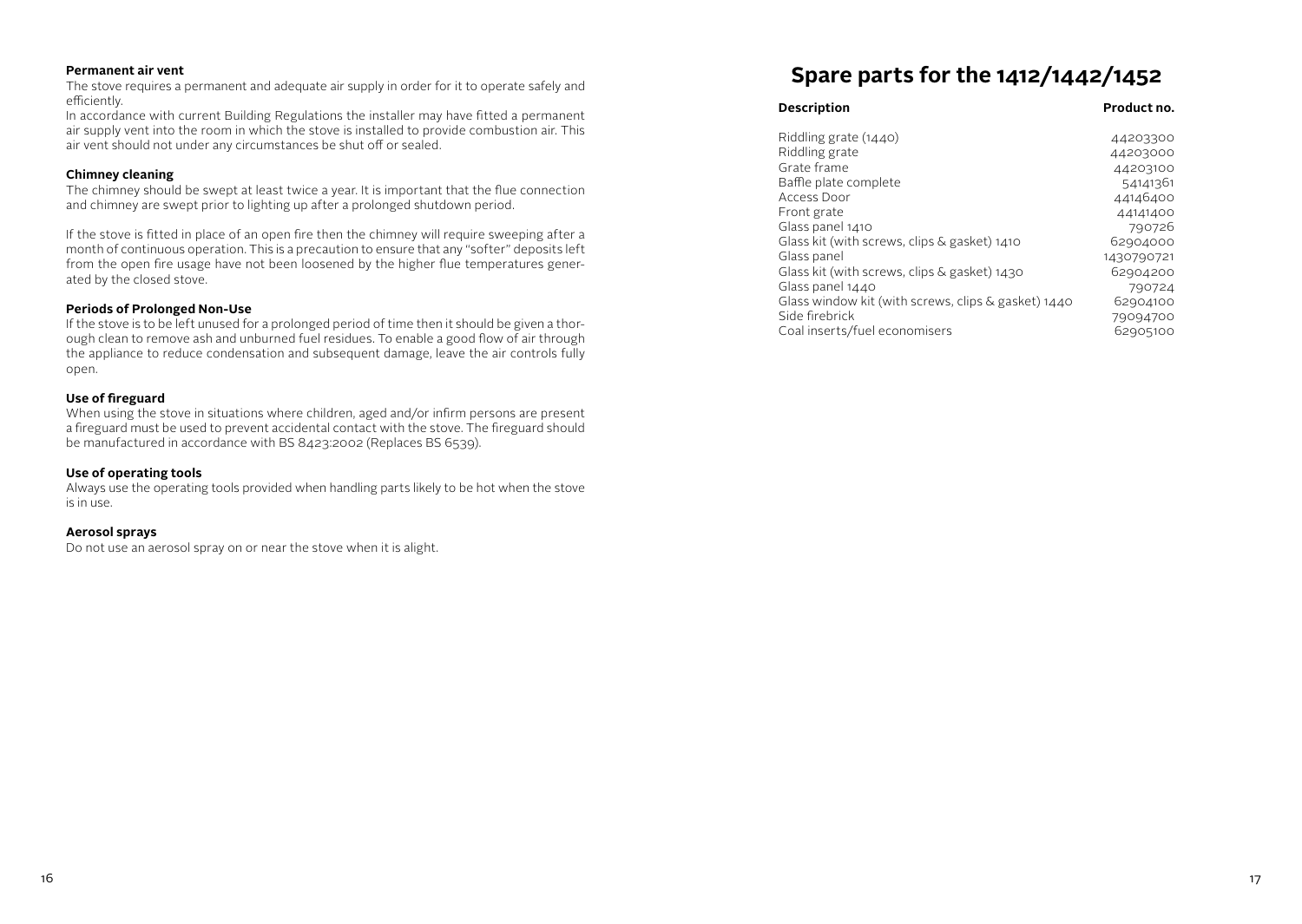# **Guarantee Product Registration**

#### **MORSØ 10 YEAR GUARANTEE CERTIFICATE**

Behind every Morsø stove is more than 160 years of dedicated stove design and manufacturing experi ence. Quality control has always been at the heart of the production process and detailed measures have been put into place at all key stages of the build. Accordingly, provided that the stove has been supplied by an authorised Morsø dealer, Morsø will offer a 10-Year Manufacturers Guarantee against manufacturing defect to any of the main exterior body parts of its stoves.

**Read more about "Morsø 10 years guarantee/product registration card" and** REGISTER **your new Morsø stove online: http://international.morsoe.com/warranty-registration**

Morsø Jernstøberi A/S - 10.08.2017 - 72146800